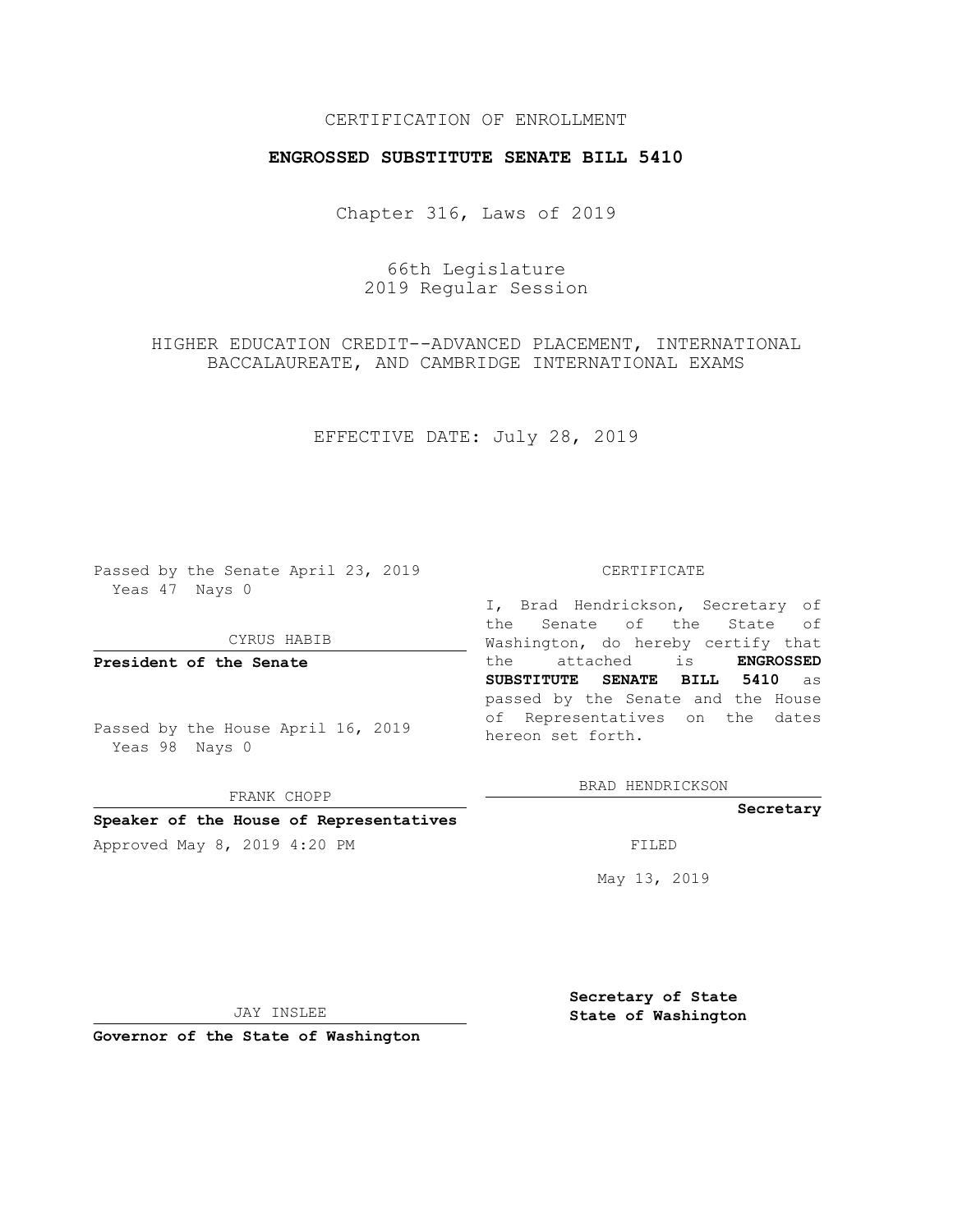## **ENGROSSED SUBSTITUTE SENATE BILL 5410**

AS AMENDED BY THE HOUSE

Passed Legislature - 2019 Regular Session

# **State of Washington 66th Legislature 2019 Regular Session**

**By** Senate Higher Education & Workforce Development (originally sponsored by Senators Mullet, Rivers, Palumbo, Liias, and Wilson, C.)

READ FIRST TIME 02/07/19.

 AN ACT Relating to a systemwide credit policy regarding advanced placement, international baccalaureate, and Cambridge international exams; amending RCW 28B.10.054; creating a new section; and repealing RCW 28B.10.051.4

BE IT ENACTED BY THE LEGISLATURE OF THE STATE OF WASHINGTON:

 NEW SECTION. **Sec. 1.** The legislature finds that advanced placement, international baccalaureate, and Cambridge international coursework prepares students for postsecondary success and provides opportunities for them to earn college credit or secure placement in advanced courses.

 The legislature feels strongly that students who have earned minimum scores of three on advanced placement exams, four on standard-level and higher-level international baccalaureate exams, or scores of E(e) or higher on A and AS level Cambridge international exams deserve to receive undergraduate college credit, including elective credit and, where appropriate, course equivalent credit, for 17 their work.

 The legislature finds it necessary to develop a systemwide credit policy that allows those students to easily understand in advance whether institutions of higher education will award them credit, as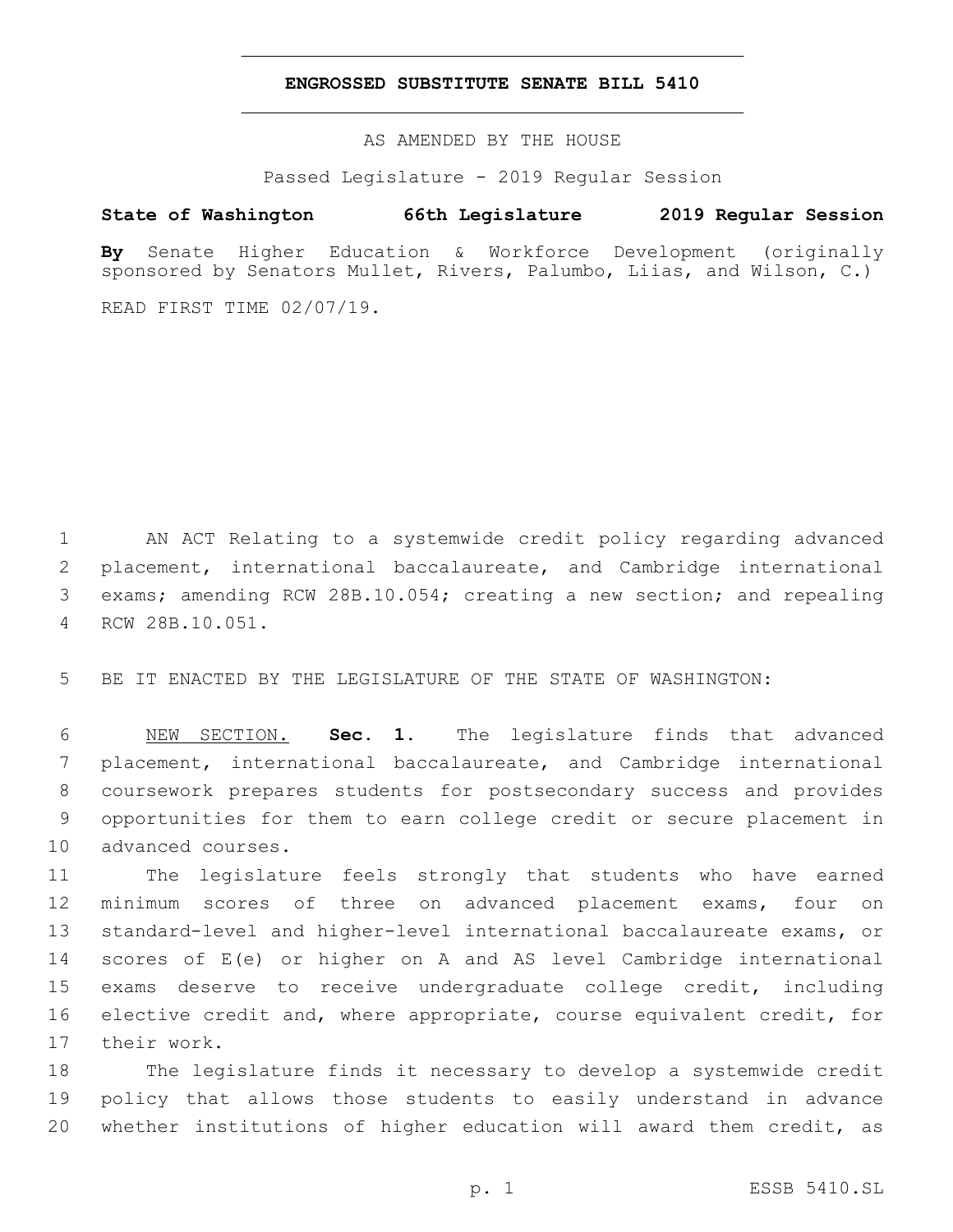1 well as which type of credit students will receive and the rationale 2 for the institution of higher education's determination.

 The legislature further encourages institutions of higher education to establish a policy favoring the award of course equivalent credit for the successful completion of standardized and commonly required courses.6

7 **Sec. 2.** RCW 28B.10.054 and 2017 c 179 s 2 are each amended to 8 read as follows:

9 (1) The institutions of higher education must establish a 10 coordinated, evidence-based policy for granting as many undergraduate 11 college credits, as possible and appropriate, to students who have 12 earned minimum scores of three on ((AP)) advanced placement exams 13 ((as possible and appropriate)), four on standard-level and higher-14 level international baccalaureate exams, or scores of E(e) or higher 15 on A and AS level Cambridge international exams.

 (2) Each institution of higher education must create a process for retroactively awarding international baccalaureate exam undergraduate college credits under the terms of this section to students who first enrolled in the institution of higher education in 20 the 2018-19 academic year.

21 (3) Credit ((policy)) policies regarding all ((AP)) advanced 22 placement and international baccalaureate exams must be posted on 23 campus web sites effective for the ((2017)) 2019 fall academic term. 24 Credit policies regarding all Cambridge international exams must be 25 posted on campus web sites effective for the 2020 fall academic term. 26 If an institution of higher education is unable to award a general 27 education course equivalency, the student may request in writing an 28 evidence-based reason as to why general education course equivalency 29 cannot be granted. Institutions of higher education must maintain web 30 sites regarding their advanced placement, international 31 baccalaureate, and Cambridge international policies in a publicly 32 accessible way. The institutions of higher education must conduct 33 biennial reviews of their ((AP)) advanced placement, international 34 baccalaureate, and Cambridge international credit ((policy)) policies 35 and report noncompliance to the appropriate committees of the 36 legislature by November 1st each ((year)) biennium beginning November 37 1, 2019.